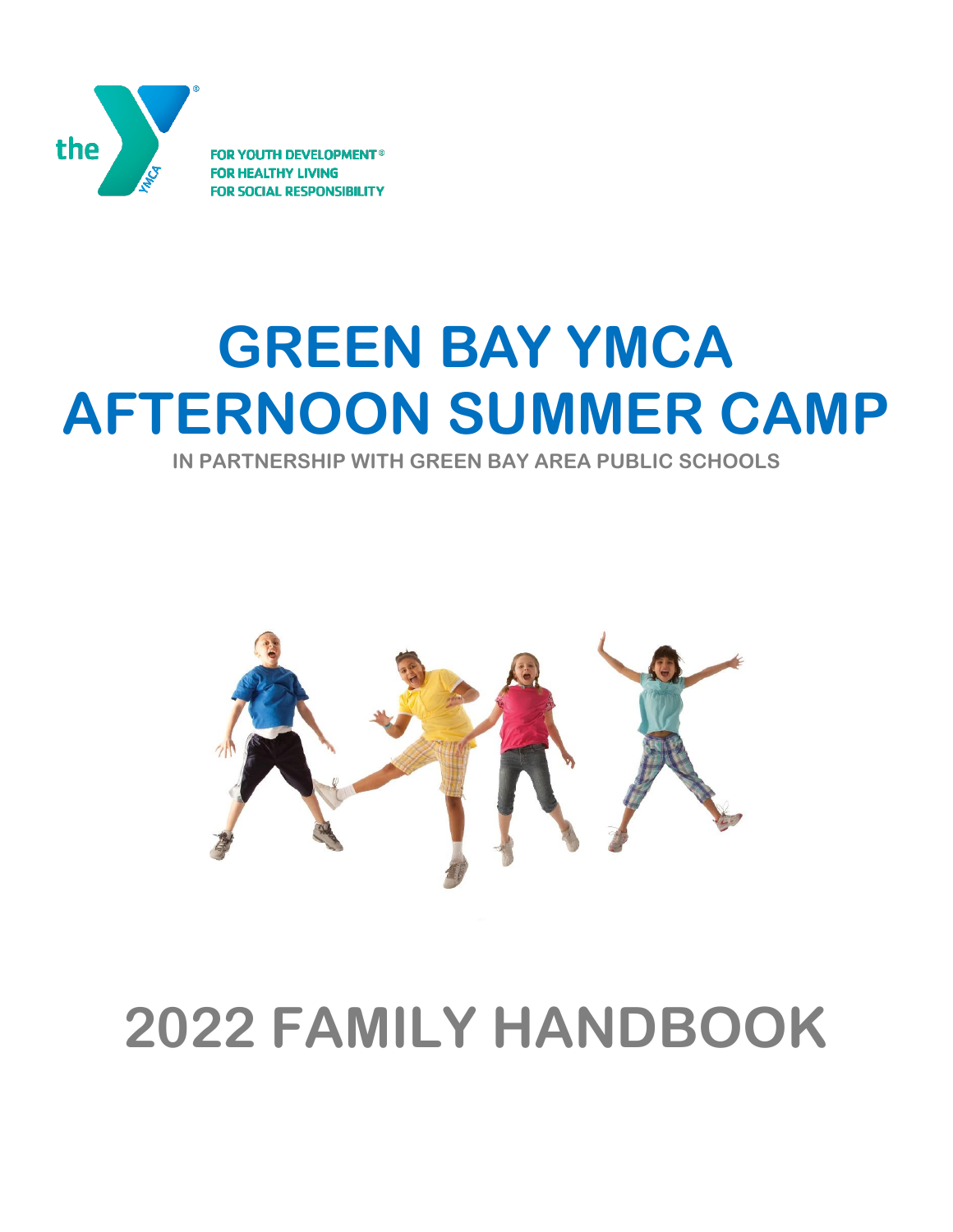## **WELCOME**

Dear Campers and Families,

The 2022 Y Summer Staff team welcomes you to an exciting and fun-filled summer in our afternoon camp program. We are excited to have the opportunity to give your child a wonderful summer experience.

The Family Handbook is designed to provide information about the Y Summer program and to prepare you and your child(ren) for their summer experience. Please read the handbook to familiarize yourself with the information, and keep it in a safe place for future reference.

Our Y is committed to creating a safe and welcoming program experience where everyone belongs. We can't wait to make great memories with all of our summer campers this year and thank you for trusting our Y with your child.

See you this summer!

## **SUMMER SESSION SCHEDULE**

**Week 1** June 20-24 **Week 2** June 27-July 1 **Week 3** July 11-15 *\*No program from July 4-8*

#### **SESSION I\* SESSION II**

| Week 1        | July 18-22 |
|---------------|------------|
| <b>Week 2</b> | July 25-29 |
| <b>Week 3</b> | August 1-5 |

## **DAILY SCHEDULE**

Your child will spend their morning at the Green Bay Public Schools summer school program. Following their morning session, they will have lunch and then transition to the Y program and staff. The schedule may vary slightly and two afternoons will be spent off site on field trips.

- All Group Activity
- Outdoor Recreation Time (indoor physical activity if inclement weather)
- Community Circle or Service Learning
- Snack
- Weekly Theme Club Activity Time
- Free Choice Centers & Pick-Up Time (4:15-5:00pm)

#### **Snack**

A snack will be served each afternoon. Each snack consists of at least 2 food groups and are provided by the YMCA. You had noted allergies at the time of registration, but please notify staff if there are any food concerns you wish for us to be aware of for snack. The Y program is nutfree.

#### **Activities**

Theme Club Time Service Learning Theme Club Time Arts & Crafts **Large & Small Group Games** Community Field Trip Physical Activity Imagination Stations Choice Centers (Legos, games, etc.)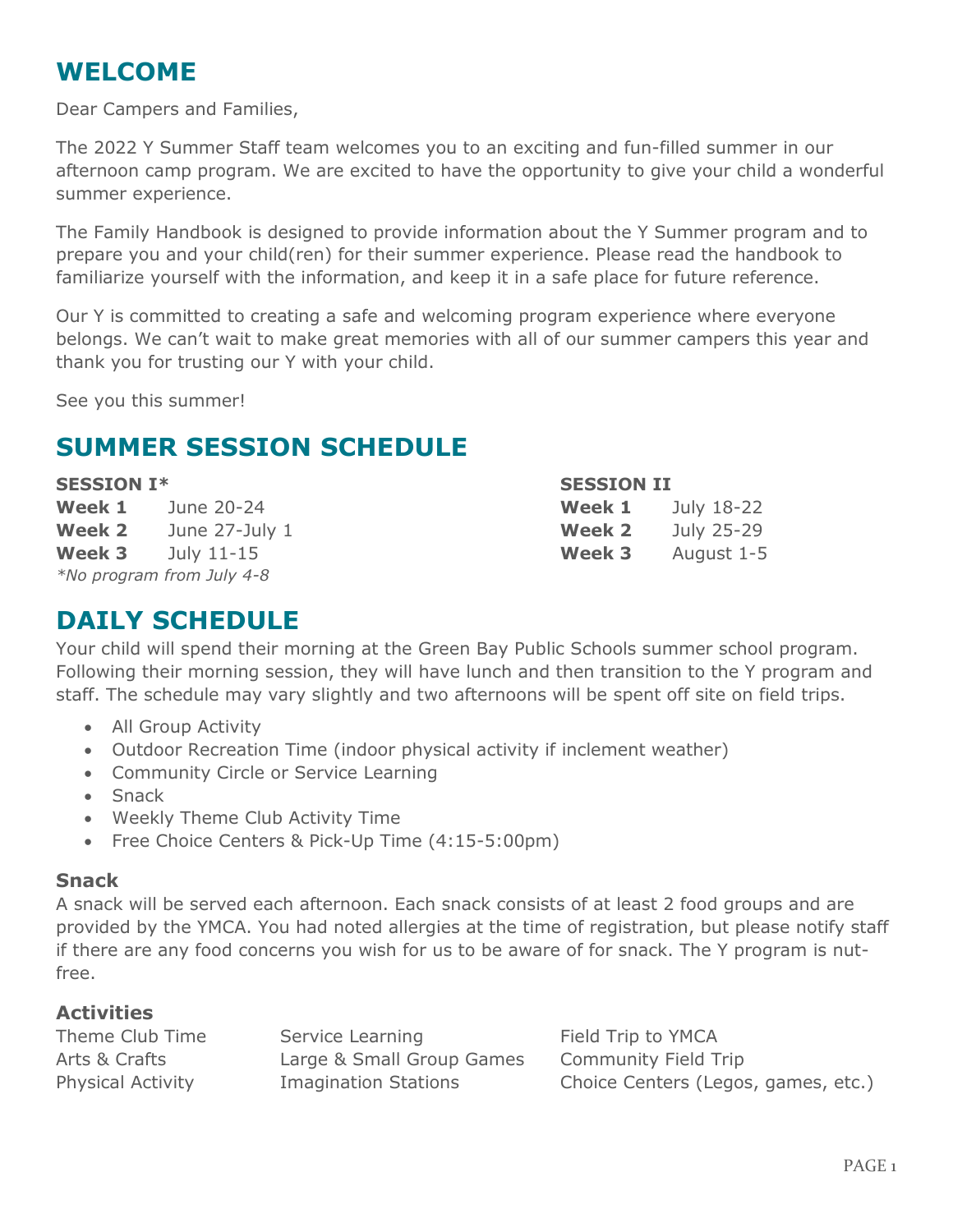## **FIELD TRIPS**

Each week, the children and staff will travel by bus and embark on field trips off-site in the community. Campers will be supervised by Y staff while on the trip and appropriate camper ratios will be maintained. Field trips are included in the cost of your program fee.

One weekly field trip will be to a local YMCA where the children will swim and participate in a Y program such as sports, gymnastics or ninja class. The other weekly field trip will be to an exciting location in the community based upon the theme of the week. You will have a schedule of your child's field trips for the school site they are attending so that you can plan ahead. We will return to the school program site by 4:00pm.

## **PREPARING FOR SUMMER CAMP**

#### **What to Bring/Wear**

Please dress according to the weather as many activities will be held outdoors. Label items with child's name

- $\Box$  Closed toed shoes appropriate for active play (no sandals/flip flops)
- □ Comfortable summer "play clothes"
- $\Box$  Full personal water bottle with name on it
- □ Swimsuit and towel for Y swimming days
- □ Sunscreen (spray only, no lotion). Labeled with name.

#### **What to Leave at Home**

- Cell phones
- D Electronic Devices (tablet, hand held games, etc.)
- **Toys from home**
- $\Box$  Items of value

## **COMMUNICATION**

Communication between the Y team and participant families provides valuable insights and helps our summer to be successful. Please contact the site specific phone number in the event that there is an emergency and you need to get in touch with the y staff. If there is a change of circumstance for your child(ren) such as new medication, concern, family stressor, etc. we ask that you communicate those changes directly with the Y program site leadership. If we are aware of challenges that children may be facing, we can help to support their social, emotional and physical wellbeing while at the Y program. The program phone number is noted on the site specific page included with this packet of communication.

#### **Program Absence**

If your child will be unexpectedly absent due to illness or for any other reason, please call your program site phone number by 11am. Please state "My child (first & last name) attends (site location) and will be absent from the Summer afternoon camp program". Please assist the YMCA by following these call-in procedures. By calling in your child(ren)'s absence, you are preventing staff from making an unnecessary search for an absent child. NOTE: There is no reduction in fees for sick days unless your child is absent for five consecutive program days.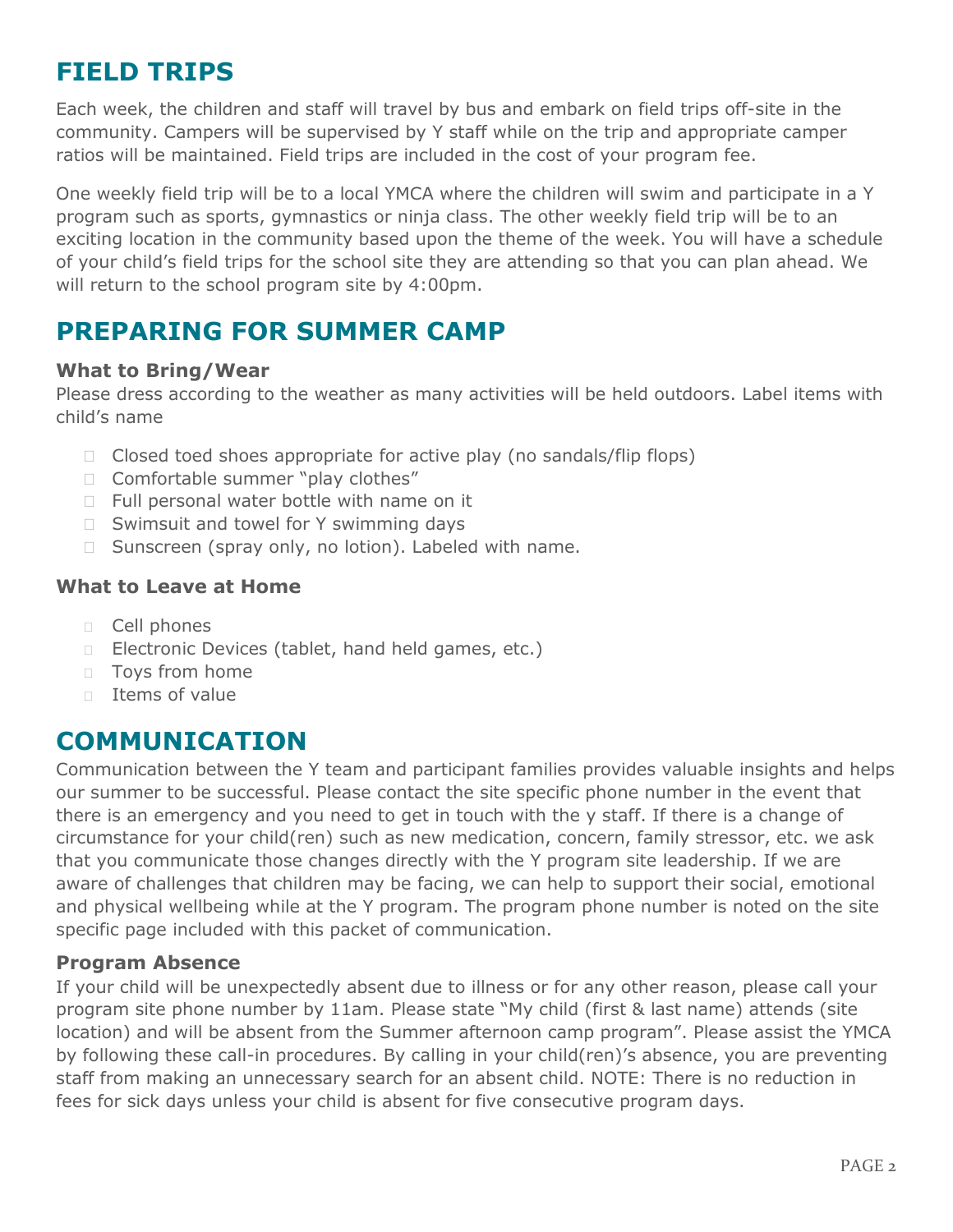## **PROGRAM PAYMENTS**

#### **PAYMENT OPTIONS**

Program payment options will include weekly bank draft or credit card draft only. No cash or checks will be accepted. All communication (change of schedule, vacations, withdrawal, etc.) must be made directly to the School Age Child Care office in writing with advance notice. Payments are drafted on Monday of each program week of care.



#### **LATE PAYMENT/INSUFFICIENT FUNDS**

Fees not paid by due date, insufficient funds or a declined credit card could result in termination from the program. There will be a \$10 return fee added to your account for all monthly payments that decline/return for insufficient funds. Steps will be taken to make payment arrangements prior to any program dismissal.

#### **ILLNESS**

There is no reduction in fees for sick days unless a child is absent for five or more consecutive school days due to illness. If this situation occurs, there is no weekly charge. A written doctor's excuse is required to receive this credit.

#### **WITHDRAWAL**

To withdraw a child from the program, a two week advance written notice must be given. Families are responsible for all program fees during this two-week period, whether or not the child participates in the program.

A child may be withdrawn from the program for failure to meet safety procedures or behavioral expectations. Please refer to our behavior expectations and process included in this handbook to prepare your child and family for a successful and safe summer. If withdrawal from the program is at the YMCAs request due to behavior, a notification period is not required.

#### **FINANCIAL ASSISTANCE**

Financial assistance is available through our YMCA Annual Campaign. Contact the SACC office for information should you want to learn more about our sliding fee scale or if your family circumstances change and affects your ability to pay. All are welcome at the Y regardless of ability to pay. Payment questions? Please call the Y School-Age Office at 436-9675.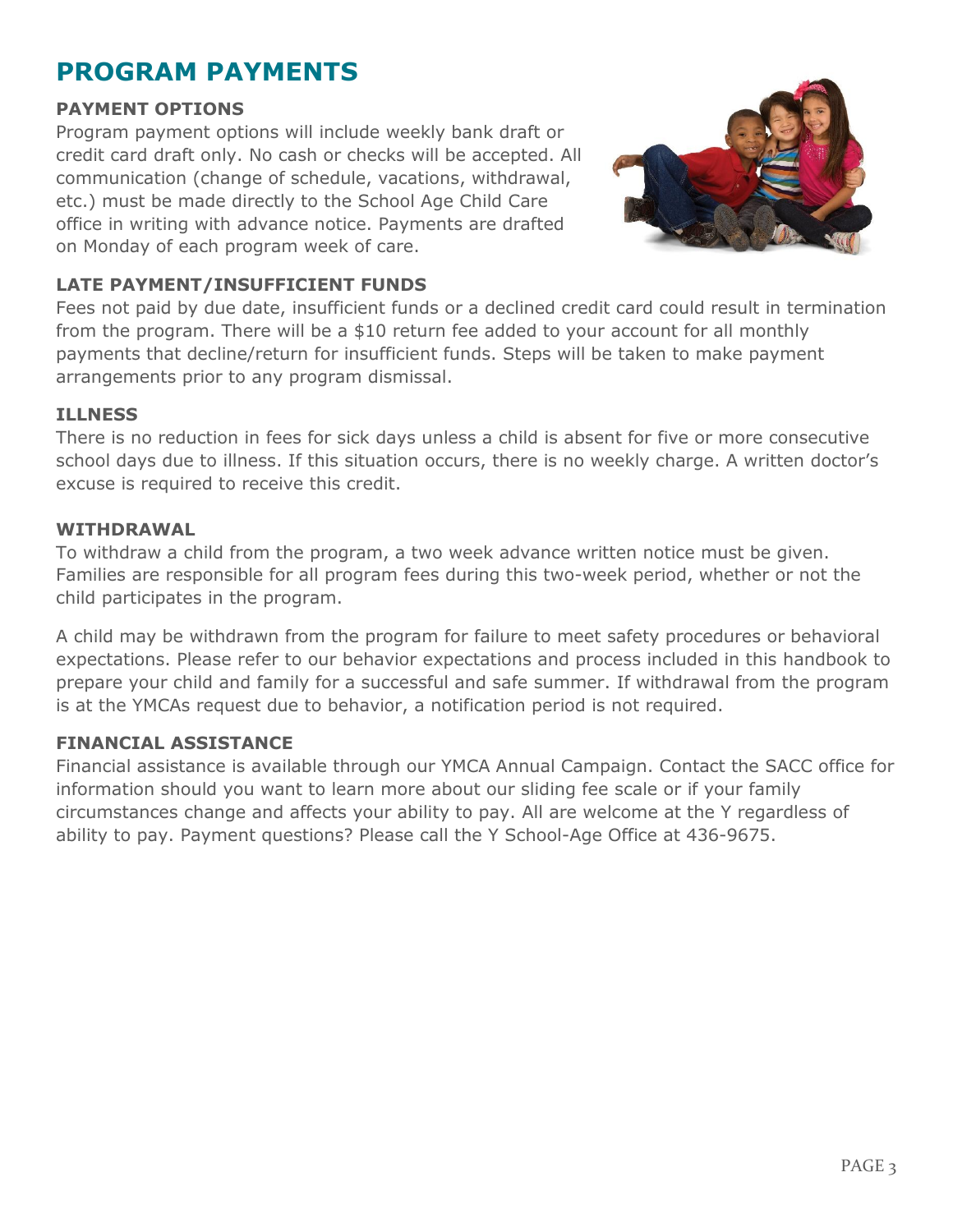## **HEALTH & WELLNESS**

#### **WHEN SHOULD I KEEP MY CHILD HOME FROM THE PROGRAM?**

- If your child is running a fever of 100.4 or higher or has other potential symptoms of COVID-19, such as shortness of breath or difficulty breathing, new onset of cough or loss of taste or smell.
- If your child has been exposed to others with COVID-19.
- **If your child is vomiting or has diarrhea.**
- Has a communicable disease (i.e. strep throat, pink eye, chicken pox).



Please remember to contact the program phone by 11am if your child will not be in attendance at the Y program.

#### **COVID-19**

If your child or a household member has been diagnosed with COVID-19, is testing for COVID-19 or has a close contact with anyone who has been diagnosed with COVID-19, we ask that you contact us for further instructions. The Y program will continue to encourage risk mitigation strategies such as frequent hand washing and covering of coughs during program. We appreciate your support in helping us to provide a safe and healthy program experience for all.

### **WHAT IF MY CHILD ARRIVES ILL OR BECOMES ILL WHILE AT THE PROGRAM?**

- If a child arrives ill or becomes ill at the program, the authorized person will be notified to come for the child immediately. The child will be isolated and monitored until picked up.
- Should your child contract a communicable disease or COVID-19, notify the Y Site Director.

#### **WHAT HAPPENS IF MY CHILD IS INJURED WHILE AT THE Y PROGRAM?**

Y staff are trained and certified in CPR and First Aid and we work to provide a safe program setting and activities, but we know that incidents may happen.

- 1. If your child if slightly injured while attending the program, first aid will be administered by the Y staff and we will notify the parent/guardian at the time of pick-up.
- 2. If your child is seriously injured, staff will take whatever steps may be necessary to obtain emergency medical care. These steps may include, but are not limited to the following:
- Attempts to contact a parent or guardian.
- Attempts to contact you through any person listed under emergency contacts on the enrollment form.

If we can't contact you or any emergency contacts, we will do any or all of the following:

- Administer emergency first aid or CPR.
- Call an ambulance or fire rescue. The fee for this service is the responsibility of the parent.
- **H** Have the child taken to the nearest emergency hospital accompanied by a staff member, if possible.
- Please note: In the event of a serious emergency, 911 will be called first.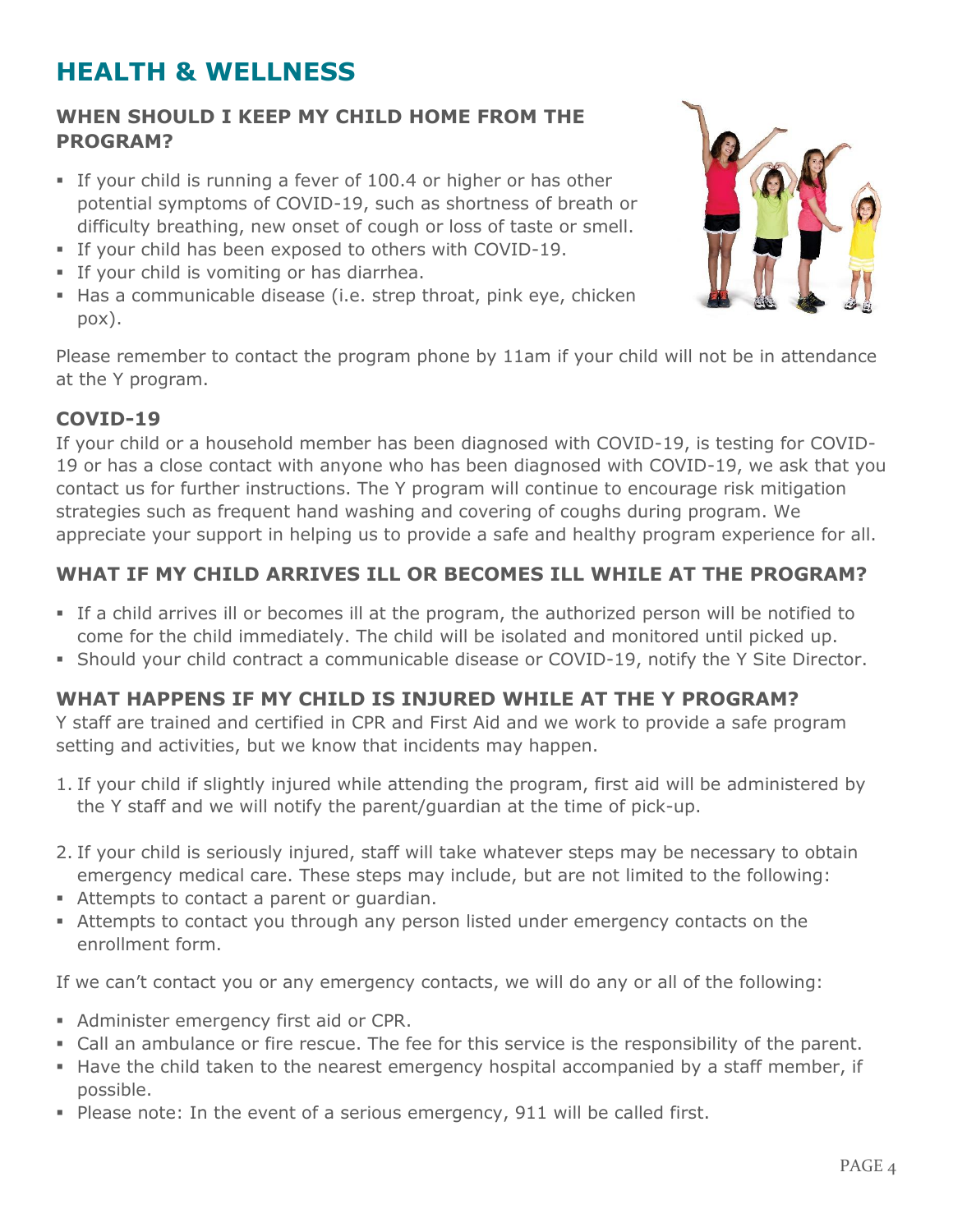#### **MEDICATIONS**

The YMCA staff does not have access to medications housed in the school office for use during the morning summer school program. If your child requires medication during the afternoon program time, please follow the procedures outlined below:

- A written authorization from the parent/guardian is required for Y staff to dispense both prescription and non-prescription medication. The form must be signed and dated and given to the Y staff member.
- Prescription medication must be brought in the original container that is labeled with the child's name, name of medication, dosage, directions for administering, date, and health provider's name.
- Non-prescription medication (Tylenol, cough medicine, allergy medicine, etc.) must be in the original container or packaging with a written description for administration and labeled with the child's name. Medication Authorization forms can be requested from the School Age Child Care Department 920.436.9675.

#### **SUNSCREEN**

Many of the activities and field trips will be held outdoors. Children should have 1 bottle of sunscreen with their name labeled on it that will stay in their backpack. The Y staff will remind children to apply sunscreen prior to outdoor activity. Please note that Y staff cannot physically apply sunscreen to the child.

## **BEHAVIOR EXPECTATIONS**

We strive to maintain high quality programming and create safe, supervised, healthy and positive environments for school-age children to explore, learn and grow. Each program strives to meet the needs of each participant's physical, intellectual, social and emotional development. Staff shall use positive methods of discipline which encourages self-control, self-direction, selfesteem, cooperation, and respect of others. Problem solving, warnings, re-direction, timeouts, and removing privileges will be used when children display inappropriate behavior. In the event of continued problems, families will be informed to mutually establish agreeable solutions for the child's misbehavior. Staff will communicate regularly with families regarding behavior concerns.



Each program has clear expectations that children are responsible for upholding. The core areas of these expectations are to be a respectful, responsible, kind, inclusive and safe individual while participating in Y programming. Programs also implement the Y's five character values of caring, honesty, respect, responsibility and teamwork into daily activities and curriculum.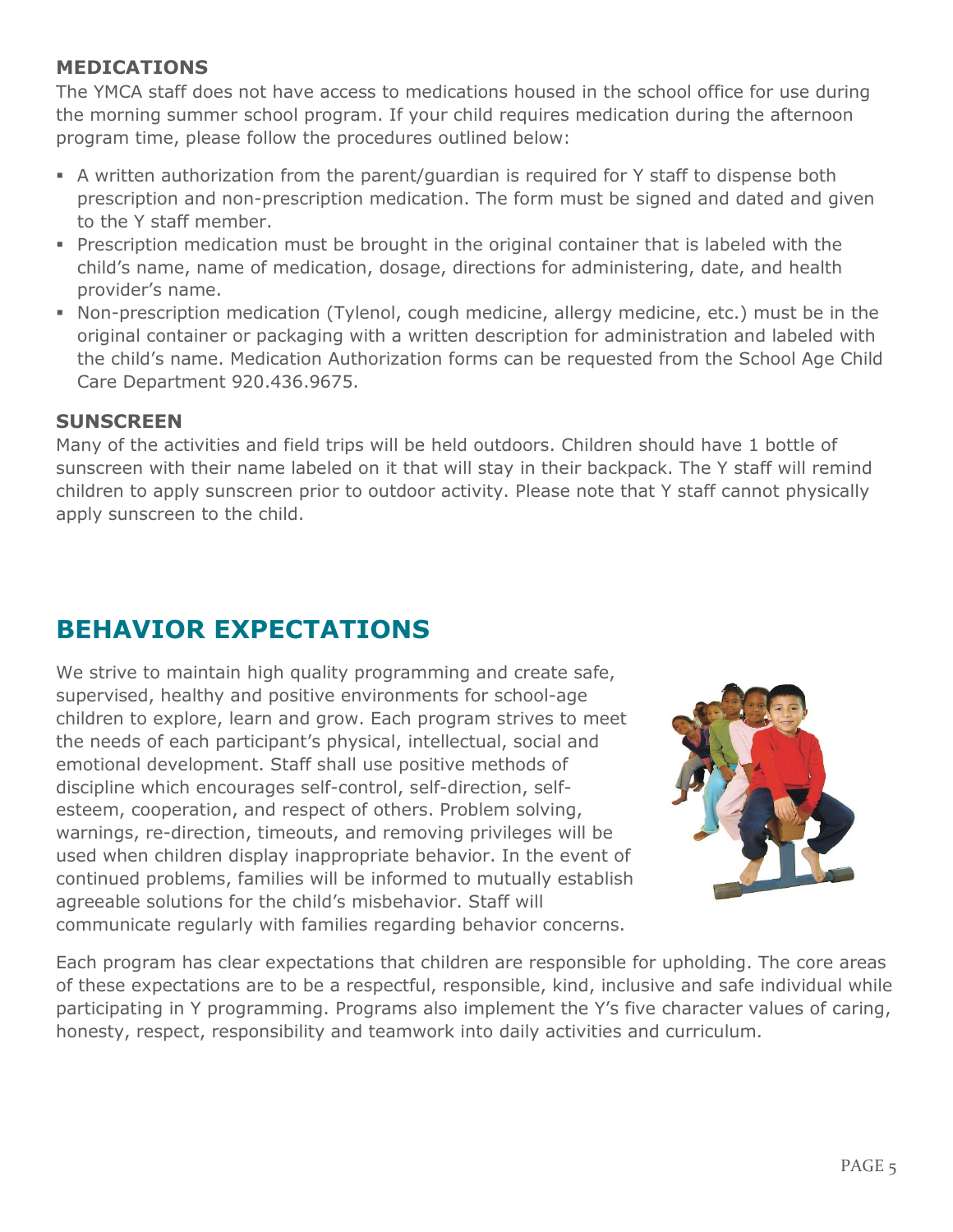#### **HOW Y STAFF WORK TO PROMOTE POSITIVE BEHAVIORS**

Staff will use positive and proactive strategies to help provide clear expectations and guidelines for children. Some of these strategies are as follows:

- Proactive Intervention identifying behaviors expected in all YMCA settings.
- Active Teaching staff and children work together to teach and model appropriate behavior.
- **Ongoing recognition of appropriate behavior.**
- Clear, consistent consequences for inappropriate behavior.

#### **WHAT HAPPENS IF RULES OR EXPECTATIONS ARE NOT FOLLOWED**

Guidelines are set to maintain the health and safety of all children in the program. Behaviors that become disruptive to the program or interfere with the safety and wellbeing of program participants and staff will warrant corrective and disciplinary action. While staff work to positively guide the behavior of all groups and individuals the following behaviors are not tolerated and will be immediately addressed.

- Destroying or taking property of other children, staff or school/YMCA.
- Continued disrespectful or discourteous behavior to others.
- **EXEC** Leaving the program space without permission
- **Failure to maintain self-control**
- Refusal to participate in program activities
- **Example 2** Causing physical or emotional harm to others

If inappropriate behavior or actions are exhibited the following steps will be taken:

1st Offense - Staff will give a "verbal warning" to the child with an explanation of why the behavior is inappropriate at the Y.

2nd Offense - Staff will discuss with the child why the behavior is inappropriate and what other options would be a better choice if the same type of situation occurs in the future. Staff will help to redirect the child. This offense could result in a reflection form, loss of a privilege (i.e. lost gym time, special event participation, swimming, etc.) and/or a time-out.

If inappropriate behavior continues, a parent/guardian may be called to pick up the child. Students who exhibit behaviors that do not follow expectations may be suspended from the program. Incidents of physical violence with the intent to hurt or threaten the safety of others or themselves may result in dismissal from the program.

We encourage children to always strive to follow all YMCA Program Character Rules. We will work with you and your child to ensure that behaviors are safe, respectful and appropriate.